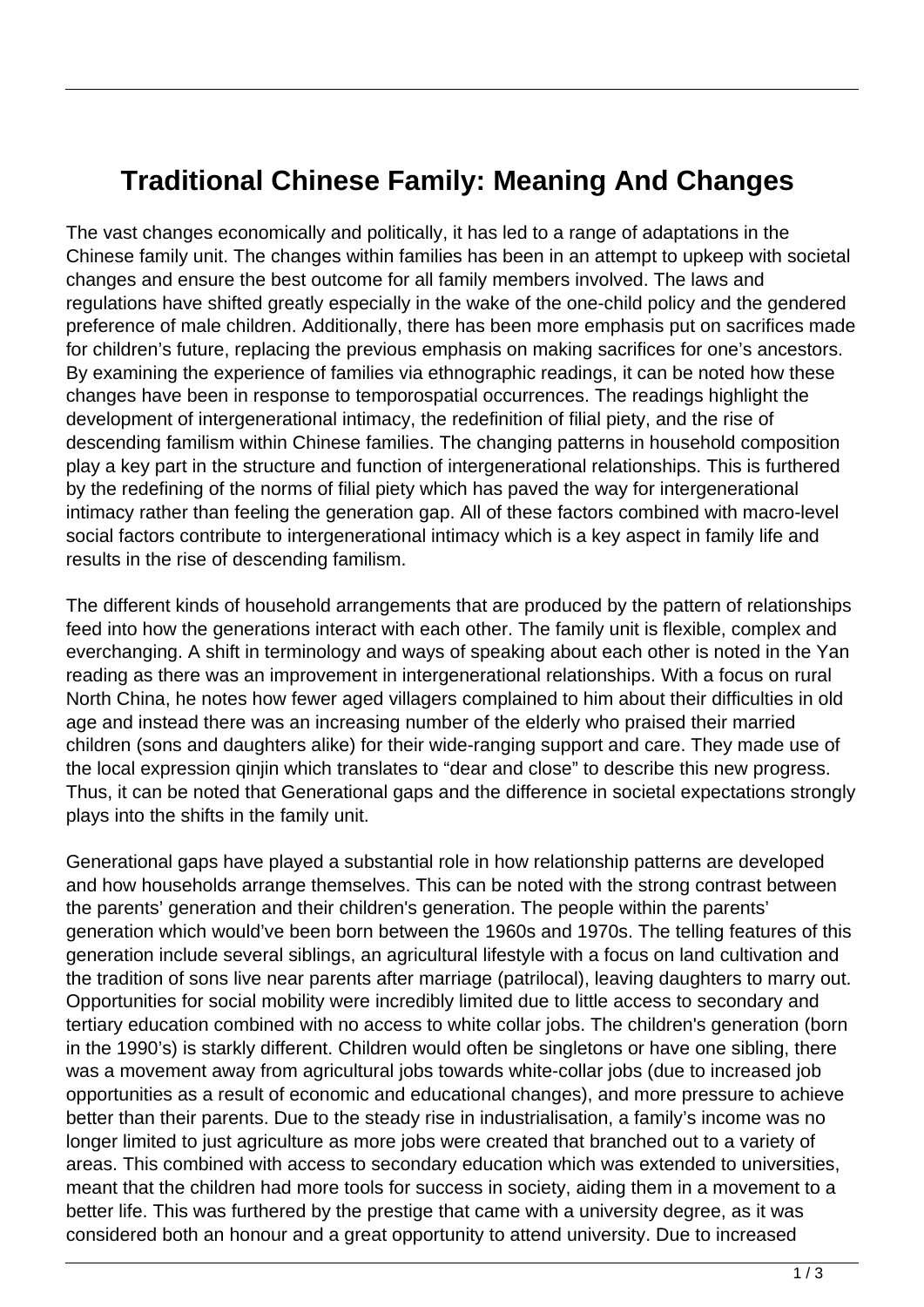opportunities, children were expected to leave the countryside after marriage. This contributed greatly to the culture of self-sacrifice by parents for their children, which has included a lot of disregard for their own wellbeing for the sake of their children's success. However, it has allowed for the family unit to achieve better as a result of the self-sacrifice of parents.

A plethora of symbols and metaphors are applied throughout the readings in order to create emphasis on societal values that have arisen out of economic and political changes. The key symbols and metaphors of love and care are discussed across the Yan, Fong and Kipnis readings and how it varies and shifts. It is observed that there is less submission from the younger generation. They still adopt caring and supportive roles, however, there is less strict obedience. Education recurringly is used as a symbol for a better life and more opportunity. There is an incredibly strong emphasis placed on achieving well in school, as it leads to university entrance and the aforementioned prestige that comes with university. Educational success is regarded as an ultimate family project, and a channel for expressing filial piety. Due to increased opportunities, parental investment in the child is seen as the only channel for social mobility. As a result, parental self-sacrifice for children's well-being and education has become more apparent. The self-sacrifice that parents go through for the benefit of their children's future goes to extremes, including denying their own wellbeing for the sake of the furtherment of their children. The Chinese state actively reinforces parent-child commitments and support through societal expectations that have been furthered by economic and political changes.

Education plays an incredibly important role within society. It is a collaborative effort which includes various people and factors working together. Parents work hard labour jobs to provide the necessary material funding for their children's education, while hoping that in return, they will have ?lial and successful children. Students are expected to study hard to enact a ?lial gratitude that fulfils their parents' wishes, while teachers' e?orts are both a call for further e?orts by the children, and public recognition from peers, educational administrators and society at large. Schools act as a core location for the teaching of societal standards and the socialisation of children. Often teachers are regarded as role models for their students and are highly respected as they act as a tool for success for studying students. Thus, teachers are regarded with the highest respect and are often treated like authority figures. Teachers take over much of the responsibility for raising and disciplining children as children spend many hours at school which means they are away from their families for extended periods of time. Education focuses on academics that expand students' knowledge and skills which in turn, aids them in their ability to seek a better life both financially and educationally. However, it is also a key place for teaching and enforcing widely held social values such as familial ethics of ?lial piety and sacri?ce, what constitutes a normal family and household a. Children are constantly reminded of the sacrifice that their parents make for them and how all their hard work in school will both get them a better future and allow them to give their parents a better life. There is a shift in the empowerment of daughters, due to their ability to fulfil the duties associated with filial piety. Via redefining of the norms of filial piety by relinquishing unconditional obedience and submission from the junior to the senior generations, is paves the way to intergenerational intimacy. School serves as a responsibility under filial piety and due to it being readily available to the current generation to both sexes, it expands the potential for both females and males to achieve. This is contrasted against the previous emphasis placed on having male children, as previously they were the only ones who could fulfil the duties associated with filial piety. Therefore, education is regarded as a strong symbol in Chinese society for social mobility and the sacrifices needed to achieve a better quality of life. The schools in turn, adjust to political and economic changes as schools are constantly adapting to local population structures.